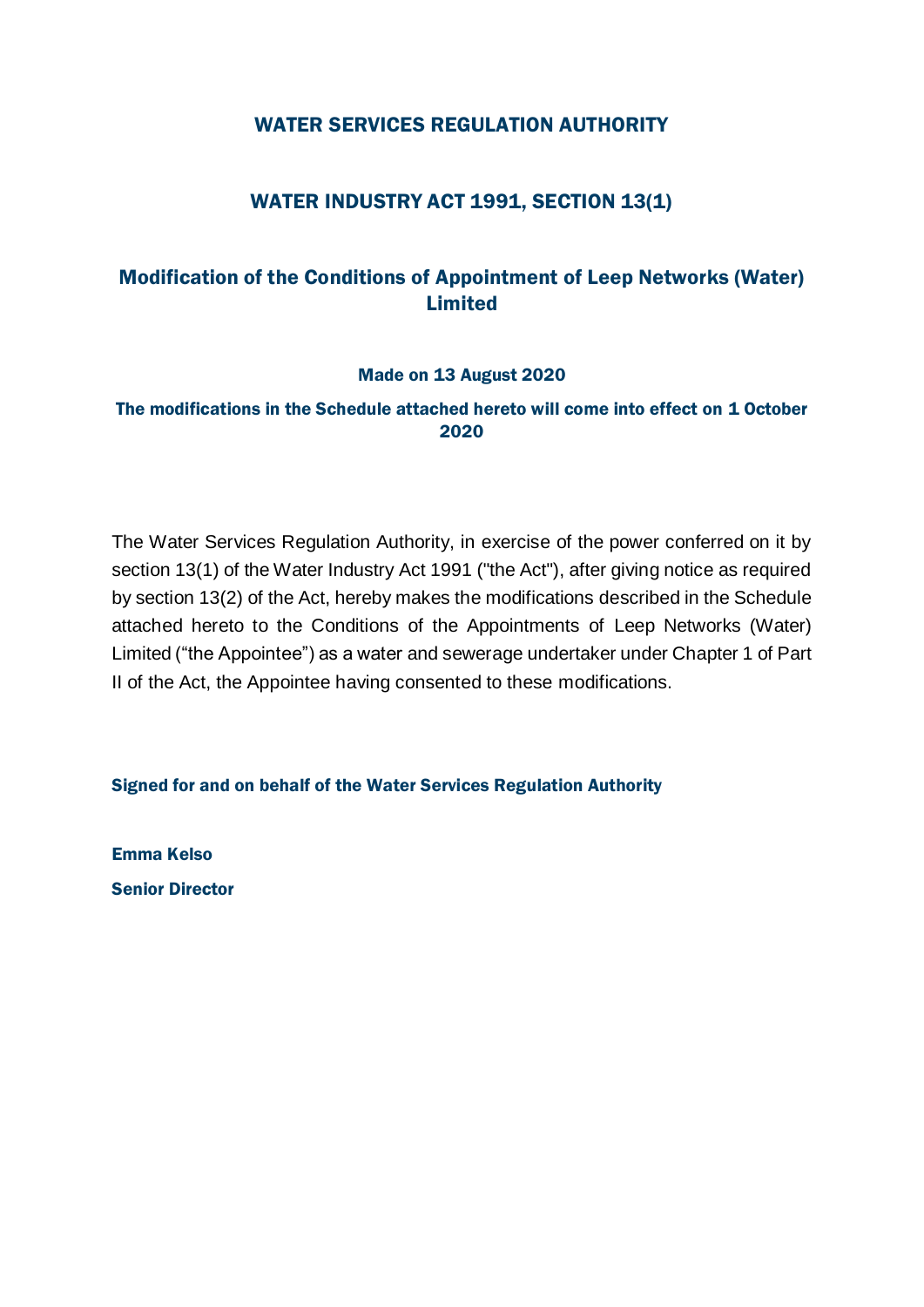# **Schedule**

- 1. Paragraph 2 of **Condition A** is amended by:
	- a. deleting 'and' from the end of subsection (1);
	- b. replacing '.' with ';' at the end of subsection  $(2)$ ; and
	- c. inserting the following new subsections:

"(3) references to a liability shall be taken to include the creation of any mortgage, charge, pledge, lien or other form of security or encumbrance, the making of a loan and the taking on of a debt;

(4) references to a loan shall be taken to include the transfer or lending, by any means, of any sum of money or rights in respect of such sum; and

(5) references to a transfer of any asset or liability includes a part transfer of an asset or liability and, without limitation, there is a part transfer of an asset where an interest or right in or over the asset is created."

2. Paragraph 3 of Condition A is amended by inserting the following definitions in the appropriate place determined alphabetically:

""the Consumer Prices Index (H)" means the all items Consumer Prices Index including owner occupiers' housing costs published by the Statistics Board;

"**Cross-Default Obligation**" means a term of any agreement or arrangement whereby the Appointee's liability to pay or repay any debt or other sum arises or is increased or accelerated by reason of a default of any person other than the Appointee;

"**Holding Company**" has the meaning set out in section 1159 of the Companies Act 2006;

"**Ring-fencing Certificate**" means a certificate, submitted to Ofwat by the Appointee, which states that, in the opinion of the Board of the Appointee:

(a) the Appointee will have available to it sufficient financial resources and facilities to enable it to carry out the Regulated Activities, for at least the twelve month period following the date on which the certificate is submitted;

(b) the Appointee will have available to it sufficient management resources and systems of planning and internal control to enable it to carry out the Regulated Activities, for at least the twelve month period following the date on which the certificate is submitted;

(c) the Appointee has available to it sufficient rights and resources other than financial resources, as required by paragraph P11; and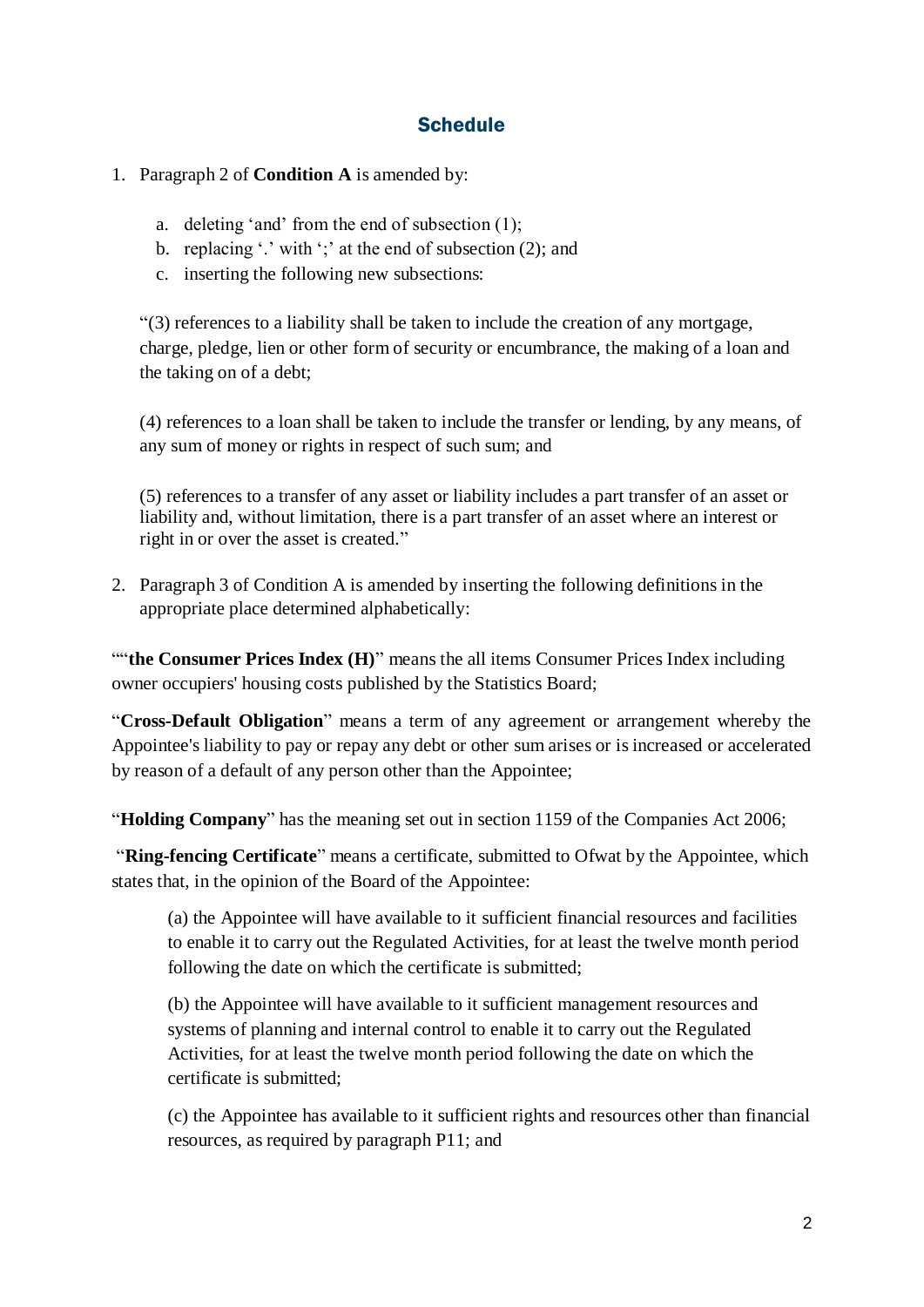(d) all contracts entered into between the Appointee and any Associated Company include the necessary provisions and requirements in respect of the standard of service to be supplied to the Appointee, to ensure that it is able to carry out the Regulated Activities;

"**subsidiary**" has the meaning set out in section 1159 of the Companies Act 2006;

"**Ultimate Controller**" means any person which, whether alone or jointly and whether directly or indirectly, is, in the reasonable determination of Ofwat, in a position to control or in a position to materially influence the policy or affairs of the Appointee or any Holding Company of the Appointee;

"**United Kingdom Holding Company**" means a Holding Company which is registered in the United Kingdom and which is not a subsidiary of any company registered in the United Kingdom;"

- 3. **Condition I** is deleted in its entirety.
- 4. **Condition K** is deleted in its entirety.
- 5. **Condition P** is deleted in its entirety and replaced with the following new condition:

### "**Condition P: Regulatory ring-fence**

### **Conduct of the Appointed Business**

P1 The Appointee shall, at all times, conduct the Appointed Business as if it were substantially the Appointee's sole business and the Appointee were a separate public limited company. The Appointee should have particular regard to the following in the application of this Condition:

P1.1 the composition of the Board of the Appointee should be such that the directors of the Appointee, acting as such, act independently of the parent company or controlling shareholder and exclusively in the interests of the Appointee;

P1.2 the Appointee must ensure that each of its directors must disclose, to the Appointee and Ofwat, conflicts between duties of the directors as directors of the Appointee and other duties;

P1.3 where potential conflicts exist between the interests of the Appointee as a water and a sewerage undertaker and those of other Group Companies, the Appointee and its directors must ensure that, in acting as directors of the Appointee, they should have regard exclusively to the interests of the Appointee as a water and a sewerage undertaker;

P1.4 no director of the Appointee should vote on any contract or arrangement or any other proposal in which he has an interest by virtue of other directorships. This arrangement should be reflected in the articles of association of the Appointee;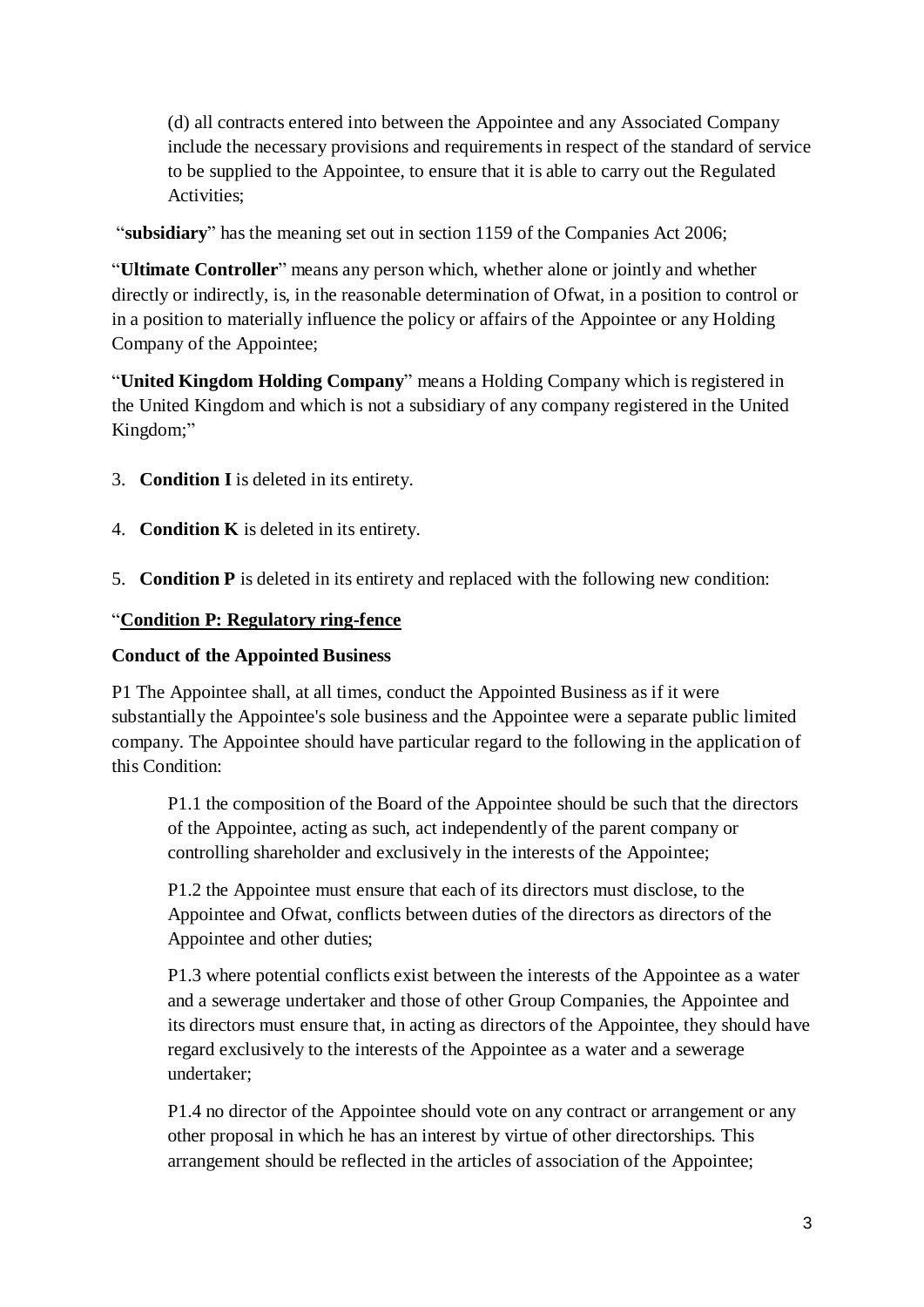P1.5 the Appointee should inform Ofwat without delay when:

P1.5.1 a new director is appointed;

P1.5.2 the resignation or removal of a director takes effect; or

P1.5.3 any important change in the functions or executive responsibilities of a director occurs.

The Appointee should notify Ofwat of the effective date of the change and, in the case of an appointment, whether the position is executive or non-executive and the nature of any specific function or responsibility;

P1.6 the dividend policy adopted by the Appointee and the implications of paragraph P20; and

P1.7 the Principles of Good Governance and Code of Best Practice (or any successor document having a similar purpose and content) as may from time to time be incorporated into or approved for the purposes of the Listing Rules of the Financial Conduct Authority.

#### **The role of the company's Ultimate Controller and United Kingdom Holding Company**

P2 The Appointee must ensure that, at all times:

P2.1 there is an undertaking in place which is given by the Ultimate Controller of the Appointee in favour of the Appointee; and

P2.2 where the United Kingdom Holding Company of the Appointee is not the Ultimate Controller of the Appointee, there is an undertaking in place which is given by the United Kingdom Holding Company of the Appointee in favour of the Appointee.

P3 The Appointee must ensure that any undertaking given pursuant to paragraph P2 provides that the person giving the undertaking must:

P3.1 provide, and procure that each of its subsidiaries other than the Appointee and its subsidiaries provide to the Appointee such information as is necessary to enable the Appointee to comply with its obligations under the Water Industry Act 1991 or under these Conditions;

P3.2 not take any action, and procure that each of its subsidiaries other than the Appointee and its subsidiaries do not take any action which may cause the Appointee to breach any of its obligations under the Water Industry Act 1991 or under these Conditions;

P3.3 ensure that at all times after Ofwat has given notice to the Appointee that it considers it appropriate the Board of the Appointee contains not less than two independent non-executive directors, who shall be persons of standing with relevant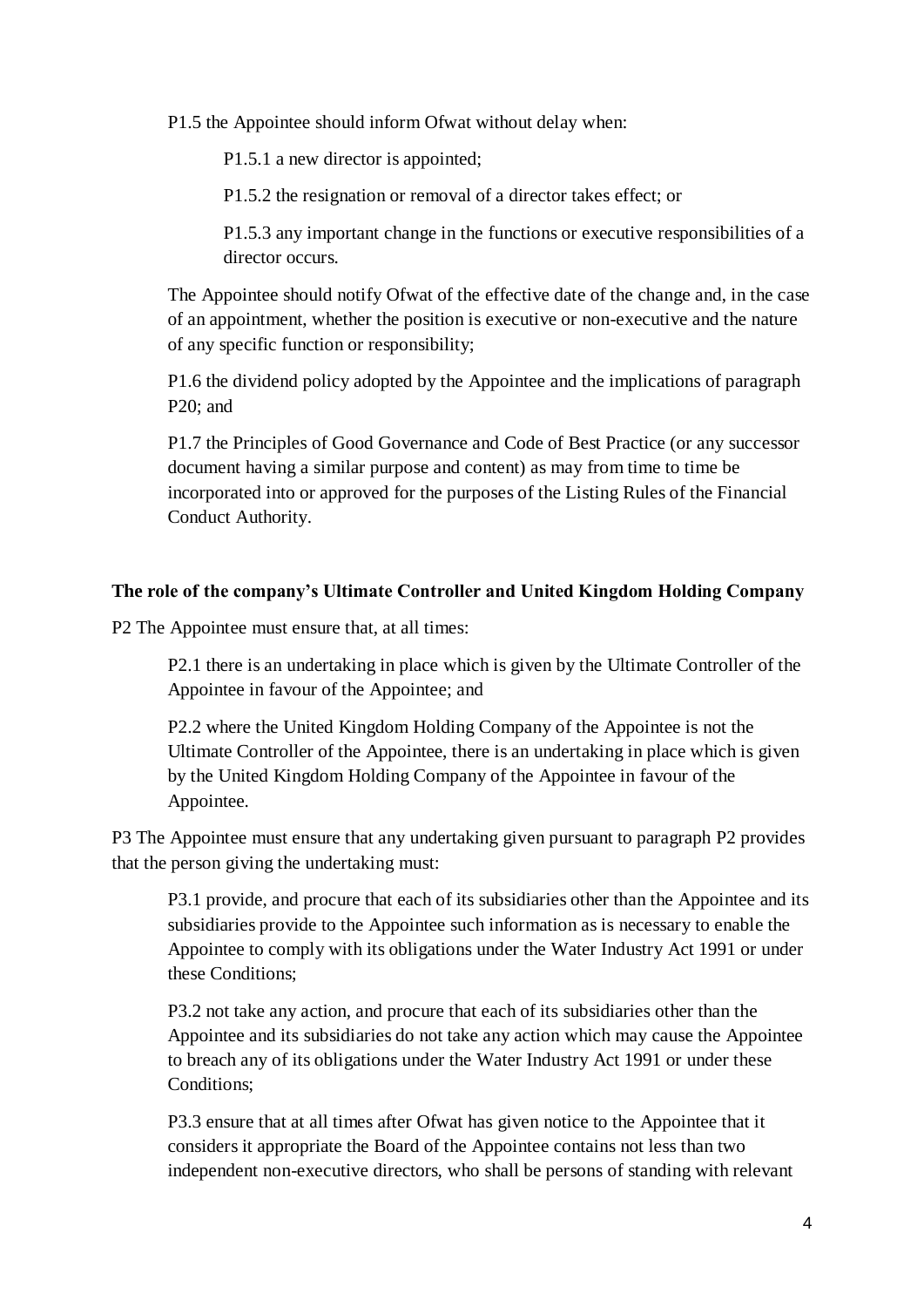experience and who shall collectively have connections with and knowledge of the areas within which the Appointee holds the Appointments and an understanding of the interests of the customers of the Appointee and how these can be respected and protected; and

P3.4 at all times make available to the Appointee such money as Ofwat determines in writing is necessary to enable the Appointee to comply with its obligations under the Act or the conditions of the Appointments.

P4 In the circumstances set out in P5, the Appointee may only enter into any new contract or arrangement with a person who is required to give an undertaking under paragraph P2 or the subsidiaries of such a person other than subsidiaries of the Appointee, with the prior written approval of Ofwat.

P5 The circumstances referred to in P4 are:

P5.1 where an undertaking required to be given by a person in accordance with paragraph P2 is not in place; or 

P5.2 where there has been a breach of the terms of such an undertaking by the person that gave it and that breach has not been remedied.

P6 The Appointee must provide to Ofwat such certified copies of any undertaking given pursuant to paragraph P2 as are requested by Ofwat.

P7 The Appointee must immediately inform Ofwat in writing if the Appointee becomes aware that:

P7.1 an undertaking given by a person pursuant to paragraph P2 has ceased to be legally enforceable; or

P7.2 there has been a breach of the terms of such an undertaking by the person that gave it.

P8 The Appointee shall inform Ofwat as soon as reasonably practicable if the Appointee becomes aware that:

P8.1 arrangements are in progress or in contemplation which, if carried into effect, may lead to a change to the Ultimate Controller(s) of the Appointee; or

P8.2 arrangements have been put into effect which might be considered to have led to a change to the Ultimate Controller(s) of the Appointee; or

P8.3 any person intends to submit a merger control filing to the Competition and Markets Authority or the European Commission with respect to an actual or potential change of control of the Appointee.

P9 The Appointee must comply with any direction given by Ofwat to the Appointee to enforce the terms of an undertaking given to it pursuant to paragraph P2.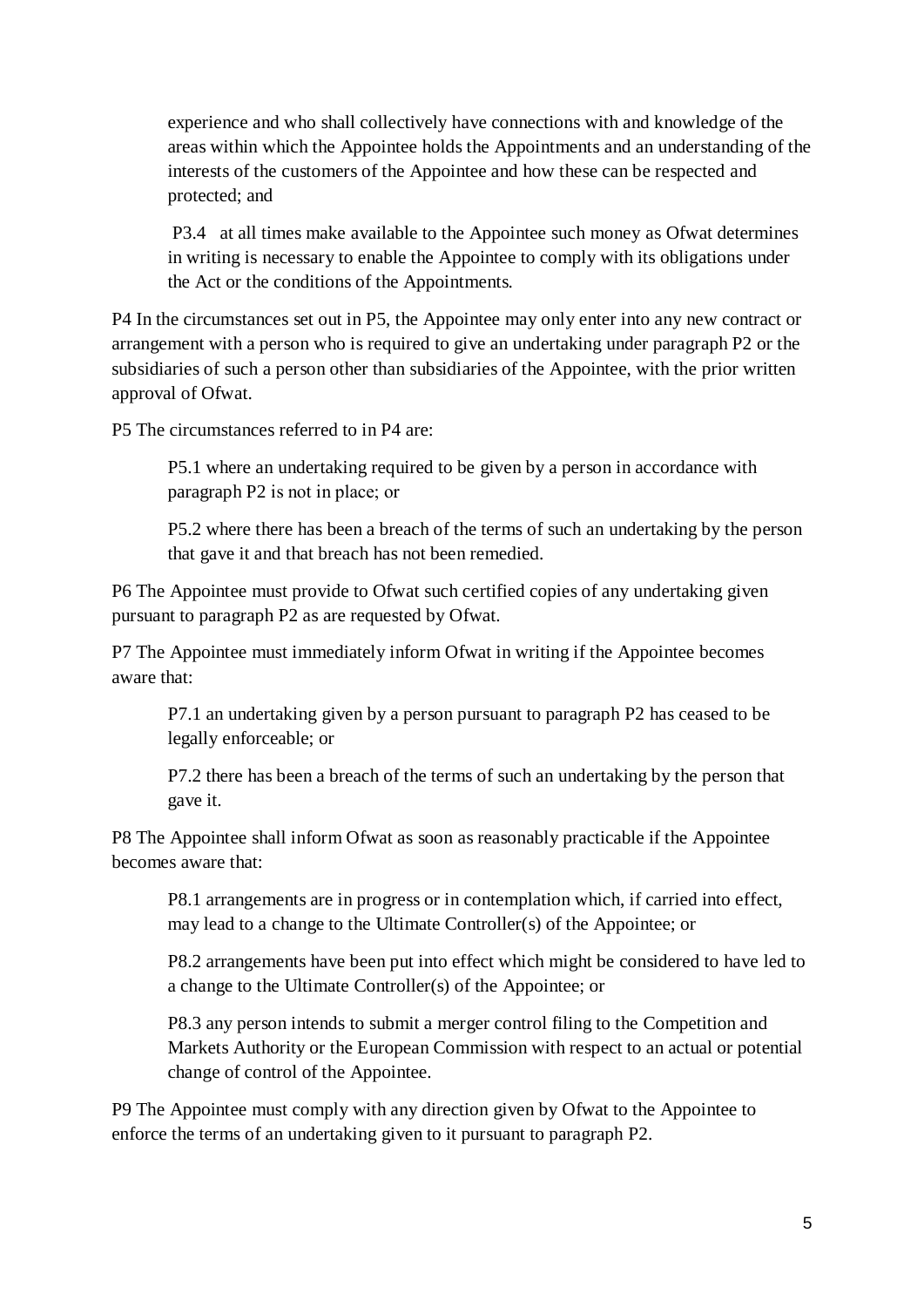### **Assets, rights and resources**

P10 To enable it to carry out the Regulated Activities the Appointee must, at all times, act in a manner which is best calculated to ensure that it has in place adequate:

P10.1 financial resources and facilities;

P10.2 management resources to enable it to carry out the Regulated Activities (including the investment programme necessary to fulfil its obligations under the Appointments); and

P10.3 systems of planning and internal control.

P11 The Appointee must ensure that, as far as reasonably practicable, it has available to it sufficient rights and resources other than financial resources so that if, at any time, a special administration order were to be made in relation to it, the special administrator would be able to manage the affairs, business and property of the Appointee in accordance with the purposes of the special administration order.

P12 For the purposes of paragraph P11, the Appointee is not required to amend the terms of any legal obligation which has been transferred to it in accordance with a scheme made under Schedule 2 to the Water Industry Act 1991.

P13 Where rights and resources which are required to be made available pursuant to paragraph P11 are made available by a Group Company, the Appointee must ensure that if, at any time, a special administration order were to be made in relation to it, the rights and resources would be available to the special administrator for the purpose set out in paragraph P11.

### **Transfer pricing and Cross-Default Obligation**

P14 In accordance with Regulatory Accounting Guideline 5 (Transfer Pricing in the Water and Sewerage Industry) published by Ofwat and revised from time to time, the Appointee must ensure that:

P14.1 every transaction between the Appointed Business and any Associated Company is at arm's length, so that neither the Appointed Business nor the Associated Company gives a cross-subsidy to the other; and

P14.2 the Appointed Business neither gives nor receives any cross-subsidy from any other business or activity of the Appointee.

P15 The Appointee must provide Ofwat with any information about the costs of an Associated Company which provides services to the Appointee which Ofwat reasonably requires.

P16 The Appointee must not, without the prior approval of Ofwat:

P16.1 give a guarantee in relation to any liability of an Associated Company;

P16.2 make a loan to an Associated Company; or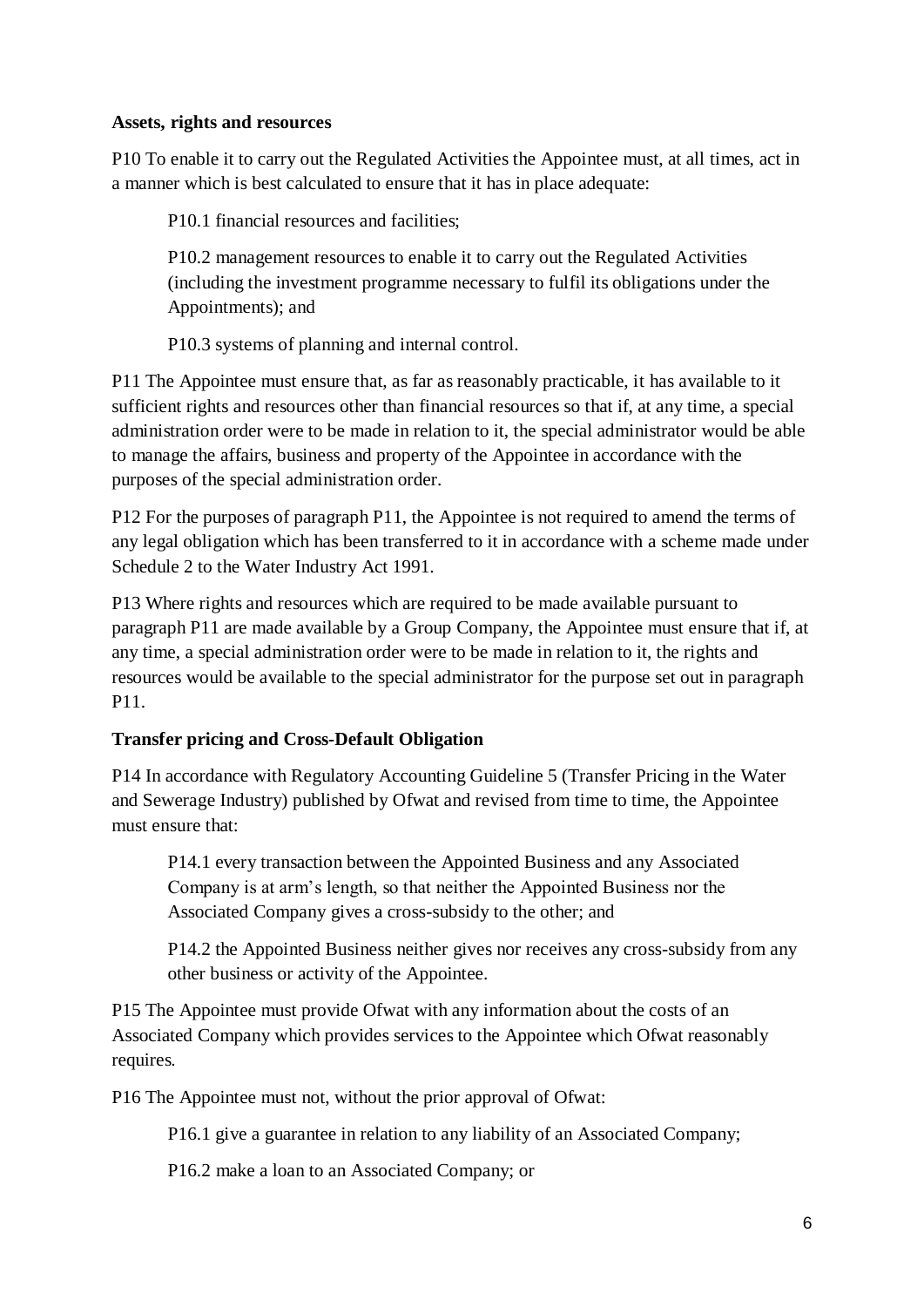P16.3 enter into an agreement or other legal instrument incorporating a Cross-Default Obligation.

P17 The Appointee must not continue or permit to remain in effect an agreement or other legal instrument incorporating a Cross-Default Obligation unless:

P17.1 prior approval has been given by Ofwat; or

P17.2 the Cross-Default Obligation would only arise on a default by a subsidiary of the Appointee and the Appointee ensures that:

P17.2.1 the period for which the Cross-Default Obligation is in effect is not extended;

P17.2.2 liability under the Cross-Default Obligation is not increased; and

P17.2.3 no change is made to the circumstances in which liability under the Cross-Default Obligation may arise.

P18 The Appointee must not, without the consent of Ofwat, transfer to any Associated Company any right or asset to which paragraph P11 applies.

P19 In giving consent under P18, Ofwat may also give a direction to the Appointee on the valuation of the asset and the treatment of the consideration in respect of that asset in the Appointee's accounts.

## **Dividend policy**

P20 The Appointee shall declare or pay dividends only in accordance with a dividend policy which has been approved by the Board of the Appointee and which complies with the following principles:

P20.1 the dividends declared or paid will not impair the ability of the Appointee to finance the Appointed Business; and

P20.2 under a system of incentive regulation dividends would be expected to reward efficiency and the management of economic risk.

## **Ring-fencing statement and certificate**

P21 No later than the date on which the Appointee is required to deliver to Ofwat a copy of each set of regulatory accounting statements prepared under Condition F, the Appointee must submit a Ring-fencing Certificate to Ofwat.

P22 Where the Board of the Appointee becomes aware of any activity of the Appointee or any Group Company which does not form part of the Regulated Activities, and which may be material in relation to the Appointee's ability to finance the Regulated Activities, the Appointee must:

P22.1 inform Ofwat; and